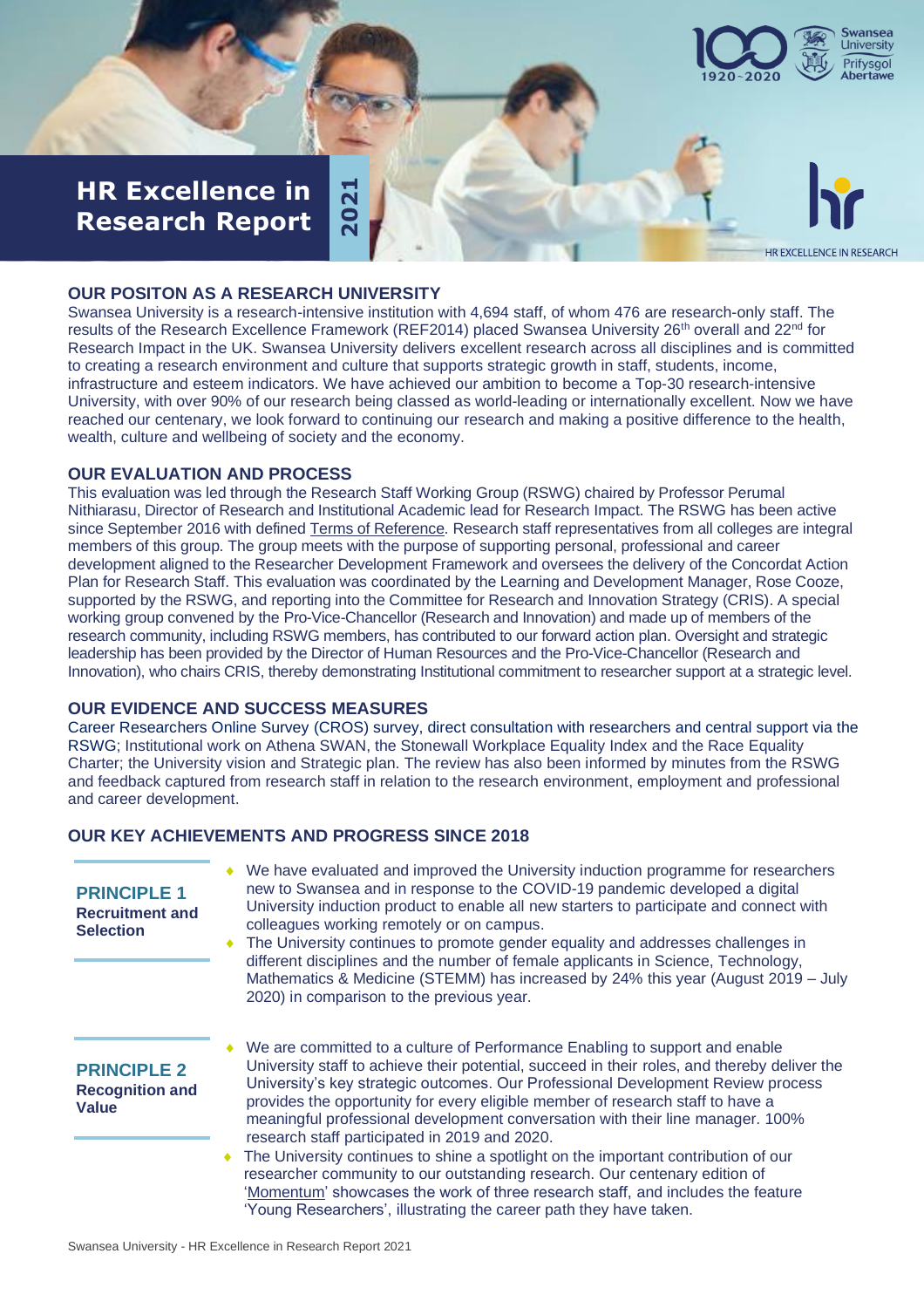

- Over the last two years, the University has continued to increase research fellowship appointments with 43 new fellowships since the 01.01.19 at £18.9 million.
- Our research staff community have participated in numerous events during this period, including [Swansea Science Festival 26 October](https://www.swansea.ac.uk/research/in-the-community/swansea-science-festival/) 2019/2020, [Research as Art 2019/2020,](https://www.swansea.ac.uk/research-as-art/2019---winners-and-runners-up/) [Three Minute Thesis 2019/2020,](https://www.swansea.ac.uk/research/research-with-us/postgraduate-research/three-minute-thesis-competition/) and [Famelab 2019/2020,](https://www.swansea.ac.uk/press-office/news-events/news/2020/05/swansea-universitys-double-success-reaching-famelab-final.php)
- The University continues to commit a funding budget and engage in the [Welsh Crucible](http://www.welshcrucible.org.uk/) as a means of developing future research leaders. Over the last two years, Swansea has supported 10 researchers, four of which are research staff, on this prestigious programme.
- The University continues to celebrate the role of Early Career Researchers via the [University Research and Innovation Awards](https://www.swansea.ac.uk/research/in-the-community/impact/iaa/research-innovation-awards-2020/winners/) (January 2020). The total number of nominations increased in 2020 (112 in 2020; 87 in 2018), with 13 for the prestigious Early Career Researcher Rising Star Award. This year's prize was awarded to a Technology Transfer Fellow from the College of Engineering.

#### **PRINCIPLES**

**3, 4 and 5 Support, Career Development and Researchers' Responsibilities**

 Support and training for researchers is coordinated and delivered by Research Engagement and Innovation Services (REIS), the postgraduate Research Office, Library Research Support and HR. Between January 2019 and up to October 2020, 309 workshops took place, of which 4,598 staff attended. Areas have included funding opportunities, project development and costing research, training on research data management, open access publishing, media training, and ECR network sessions, as well as soft skills courses, such as time management and assertiveness. The postgraduate research suite of training modules has been revised and supplemented by an online [supervisor toolkit](https://staff.swansea.ac.uk/professional-services/academic-services/postgraduate-research-office/pgr-supervisor-online-toolkit/) (December 2019) to support supervisors and enable flexible access.

- ◆ 80% of our courses scheduled during this period were of 3.5 hours or less, an 8% increase on the previous period.
- The University continues to develop it[s promotion process](https://staff.swansea.ac.uk/professional-services/human-resources/promotions/promotionprocessfortutorsandresearchstaff/) for research staff. Written feedback has been introduced for all unsuccessful applicants with an opportunity to discuss this with the Director of Research. The number of successful applicants for both Research Officer and Senior Research Officer has increased by 50% since 2018. Extensive external benchmarking on the Research Promotion career routes across the sector has been undertaken and we continue to work on the Research Promotion Criteria to mirror Academic Career Pathways.
- Overall, 113 (68 in 2019 and 45 in 2020) academic Principal Investigator's (PI's) took part in 360 leadership feedback based on our [leadership expectations.](https://staff.swansea.ac.uk/media/Leadership-Expectations-at-Swansea.pdf) Research staff with line management responsibilities are also invited to participate in this process and gain feedback on their leadership. This directly feeds into the Professional Development Review process.
- PI's are able to access a range of development and support including online resources to support career conversations with research staff [\(information and support for PI's\)](https://www.swansea.ac.uk/research/research-with-us/research-staff-development/supportforpis/). PI's continue to view developing research staff as being very important (98%), and remain more confident in providing career advice than the benchmark group (Principal Investigators and Research Leaders Survey [PIRLS] measure is 88% compared to 71% nationally).
- We have strengthened our process for allocating mentors to new research staff following feedback from CROS (2019) and the RSWG. All new researchers are allocated a named mentor on appointment and the mentor is now included in the welcome email to new research staff starters. We have delivered seven mentoring skills workshops since 2019 to support mentors in their role.
- Researchers are responsible for the integrity of their research and ensuring it is conducted in an honest and ethical manner. 462 current staff have undertaken the Research Integrity training to date and work is progressing to ensure 100% Research staff undertake this training.
- Researchers continue to provide a voice via the RSWG and research staff representatives. In December 2020, RSWG representatives developed and implemented a virtual Researcher Development Day (*by the Researchers for the Researchers)* attended by 226 colleagues. Key speakers included Head of Research Programme Development - Welsh Government and our Pro-Vice-Chancellor (Research & Innovation).